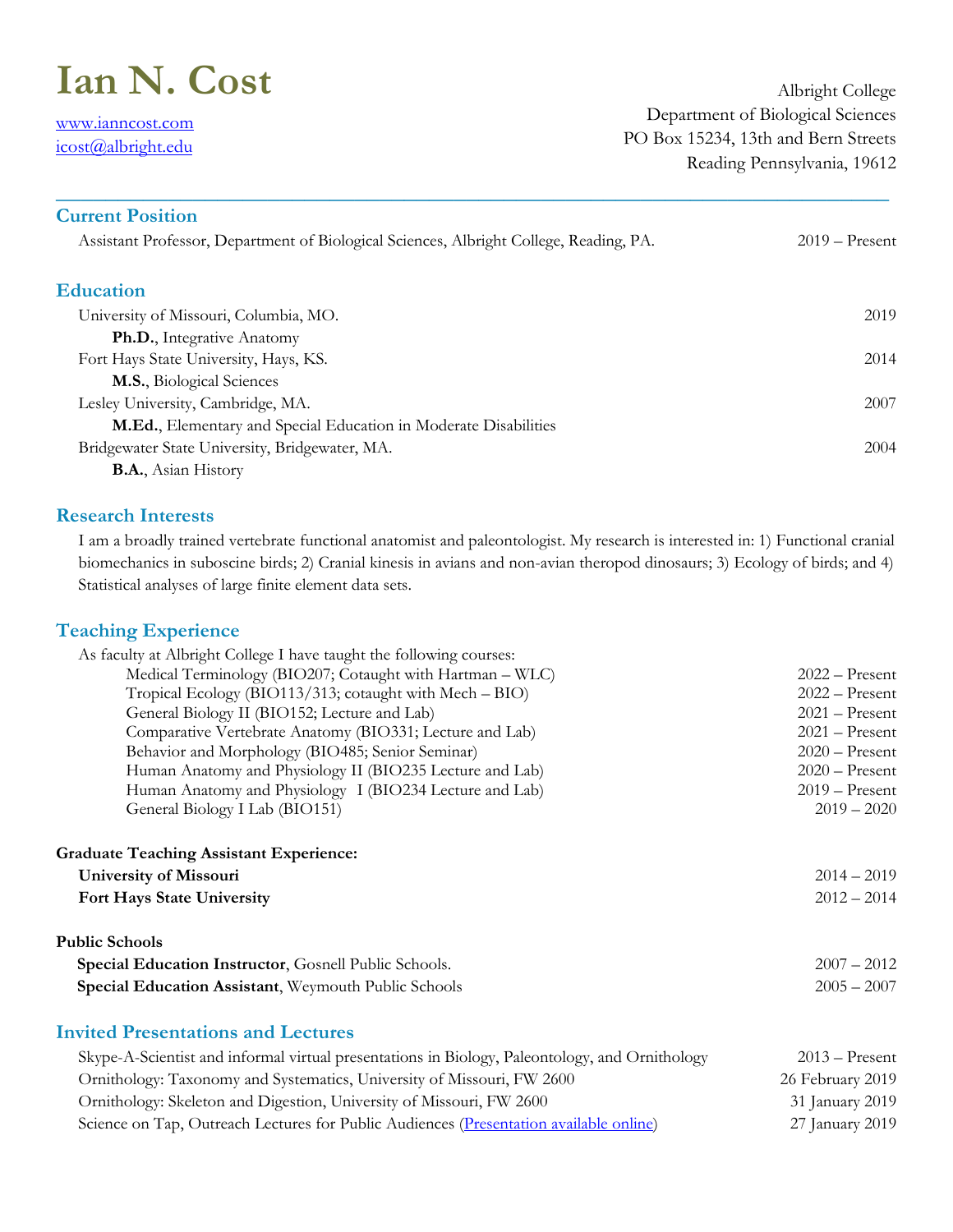| Biological Sciences EcoLunch, Biology Dept. University of Missouri     | Spring $2017$ |
|------------------------------------------------------------------------|---------------|
| Human Biology Lecture: Evolution, Fort Hays State University, BIOL 100 | Spring 2014   |
| Ornithology Field Trip Leader, Fort Hays State University, BIOL 650L   | $2012 - 2014$ |

#### **Publications**

- **Cost, I. N.,** Sellers, K. C., Rozin, R. E., Spates, A. T., Middleton, K. M. and Holliday, C. M. 2022. 2D and 3D visualizations of archosaur jaw muscle mechanics, ontogeny and phylogeny using ternary diagrams and 3D modeling. *J. Exp. Biol.* **225**, doi: [10.1242/jeb.243216.](https://doi.org/10.1242/jeb.243216)
- Wilken A. T., Sellers K. C., **Cost I. N.**, Rozin R. E., Middleton K. M., Holliday C. M. 2020. Connecting the chondrocranium: Biomechanics of the suspensorium in reptiles. Vertebrate Zoology 70:275–90. doi: [10.26049/VZ70-](https://www.senckenberg.de/de/wissenschaft/publikationen/wissenschaftliche-zeitschriften/vertebrate-zoology/archiv/vz-70-3-02/) [3-2020-02](https://www.senckenberg.de/de/wissenschaft/publikationen/wissenschaftliche-zeitschriften/vertebrate-zoology/archiv/vz-70-3-02/)
- **Cost, I. N.**, Sellers, K. C., Middleton, K. M., Echols, M. S., Witmer, L. M., Davis, J. L., and Holliday, C. M. 2020. Palatal biomechanics and its significance for cranial kinesis in *Tyrannosaurus rex*. Anat Rec. doi: [10.1002/ar.24219.](https://doi.org/10.1002/ar.24219)
- Wilken A. T., Middleton K. M., Sellers K. C., **Cost I. N.**, Holliday C. M. 2019. The roles of joint tissues and jaw muscles in palatal biomechanics of the Savannah monitor (*Varanus exanthematicus*) and their significance for cranial kinesis. J Exp Biol. doi: [10.1242/jeb.201459.](https://doi.org/10.1242/jeb.201459)
- Gignac, P. M., Kley N. J., Clarke J. A., (and 20 others including **Cost I. N.**) 2016. Diffusible iodine-based contrastenhanced computed tomography (diceCT): an emerging tool for rapid, high-resolution, 3-D imaging of metazoan soft tissues. J Anat. doi: <u>10.1111/joa.12449</u>.

### **Undergraduate Research Mentoring**

#### **Albright College**

| Samantha Seador, leg muscle physiology                                                         | Spring 2022 – Present   |
|------------------------------------------------------------------------------------------------|-------------------------|
| Kamaryn Koch, cardiovascular comparative anatomy                                               | Spring 2022 - Present   |
| Brigette Amendano, comparative anatomy of trigeminal nerve in raptorial birds                  | Fall 2021 - Present     |
| Phuong Chau, comparative anatomy of head and neck joints                                       | Spring $2021 -$ Present |
| Suzanne Spriggs, comparative anatomy of bill tip organs in shorebirds                          | Summer $2020 - 2021$    |
| Robert Schwartz (Currently: Trinity School of medicine), comparative anatomy of avian perching | Fall $2019 - 2021$      |

#### **University of Missouri**

| London Bales, dissection methods in avian specimens                                                     | $2018 - 2019$ |
|---------------------------------------------------------------------------------------------------------|---------------|
| Conner Verhulst, contrast-enhanced muscle imaging in Grey Parrot                                        | $2018 - 2019$ |
| Anmol Sethi, contrast-enhanced muscle imaging in Tokay Gecko                                            | $2017 - 2019$ |
| Alec Wilken (Currently: Univ. of Chicago PhD program), feeding biomechanics in Varanus                  | $2016 - 2019$ |
| Caitlyn Smith (Currently: Univ. of Missouri School of Medicine), Mallard duck jugal material properties | $2016 - 2018$ |
| Rachel Rozin, (Currently: Florida Aquarium) feeding biomechanics in gallanseriform birds                | $2015 - 2018$ |
| Jake Cooper, T. rex biomechanics                                                                        | Summer 2016   |
| Eva Herbst (Currently: Post-Doc, Universitat Zurich), Desmatosuchus modelling and biomechanics          | Summer 2016   |
| Anthony Spates (Currently: Aspen Dental, St. Joseph, MO), cranial biomechanics in Red-tailed Hawk       | $2014 - 2016$ |
|                                                                                                         |               |

#### **Fort Hays State University**

|                                   | 2   Curriculum Vitae: Cost |
|-----------------------------------|----------------------------|
| David Adams, Teaching in Biology  | Spring 2013                |
| Garrit Flax, Teaching in Biology  | Spring 2014                |
| Nathan Honas, Teaching in Biology | Spring 2014                |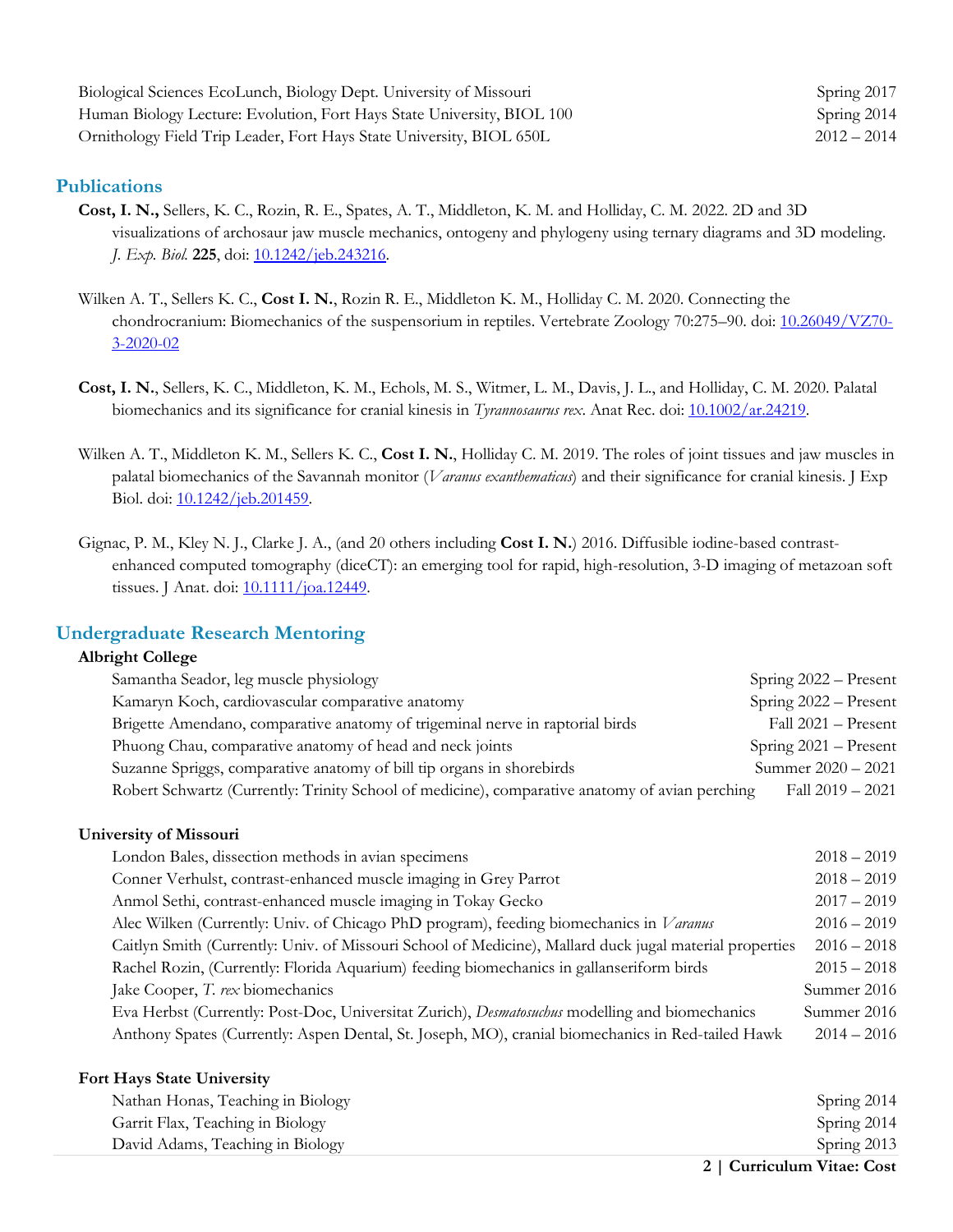# **Outreach**

| 13th Street Educational Partnership<br>$2021 -$ Present<br>Letters to A Pre-Scientist<br>$2019 -$ Present<br>Skype-A-Scientist<br>$2019 -$ Present<br>$2015 -$ Present<br>North American Migratory Bird Count (Audubon Society)<br>Christmas Bird Count (Audubon Society)<br>$2012 -$ Present<br>$2010$ – Present<br>Author of <b>Extinct Animal of the Week</b> (previously Dinosaur of the Week) blog<br>Scrub into A Health Career Presenter<br>$2015 - 2018$<br>CALEB Science Club Anatomy Educator<br>$2015 - 2018$<br>Dinosaurs and Cavemen Science Expo Educator<br>$2015 - 2018$<br>Missouri Department of Conservation Wetlands Bird Survey<br>$2015 - 2018$<br>High School Outreach Presenter, Gross Anatomy Lab<br>$2014 - 2018$<br>$2014 - 2018$<br>Soaring into Science, Mizzou ReSTEM Institute Presenter<br>Mizzou IGNITES High School Camp<br>Summer 2018<br>University of Missouri Adventure Club afterschool program<br>2018<br>$2014 - 2017$<br>Benton STEM Elementary School Science Showcase<br>St. Louis Science Center Rock, Fossil, Quake<br>2017<br>2015<br>Museum at Prairie Fire, Kansas City, KS<br>Exhibit Presenter, National Fossil Day at the Sternberg Museum of Natural History, Hays, KS<br>2013 | Baird Ornithological Club Nature Interpretation and Walk Leader | $2022 -$ Present |
|-------------------------------------------------------------------------------------------------------------------------------------------------------------------------------------------------------------------------------------------------------------------------------------------------------------------------------------------------------------------------------------------------------------------------------------------------------------------------------------------------------------------------------------------------------------------------------------------------------------------------------------------------------------------------------------------------------------------------------------------------------------------------------------------------------------------------------------------------------------------------------------------------------------------------------------------------------------------------------------------------------------------------------------------------------------------------------------------------------------------------------------------------------------------------------------------------------------------------------------|-----------------------------------------------------------------|------------------|
|                                                                                                                                                                                                                                                                                                                                                                                                                                                                                                                                                                                                                                                                                                                                                                                                                                                                                                                                                                                                                                                                                                                                                                                                                                     |                                                                 |                  |
|                                                                                                                                                                                                                                                                                                                                                                                                                                                                                                                                                                                                                                                                                                                                                                                                                                                                                                                                                                                                                                                                                                                                                                                                                                     |                                                                 |                  |
|                                                                                                                                                                                                                                                                                                                                                                                                                                                                                                                                                                                                                                                                                                                                                                                                                                                                                                                                                                                                                                                                                                                                                                                                                                     |                                                                 |                  |
|                                                                                                                                                                                                                                                                                                                                                                                                                                                                                                                                                                                                                                                                                                                                                                                                                                                                                                                                                                                                                                                                                                                                                                                                                                     |                                                                 |                  |
|                                                                                                                                                                                                                                                                                                                                                                                                                                                                                                                                                                                                                                                                                                                                                                                                                                                                                                                                                                                                                                                                                                                                                                                                                                     |                                                                 |                  |
|                                                                                                                                                                                                                                                                                                                                                                                                                                                                                                                                                                                                                                                                                                                                                                                                                                                                                                                                                                                                                                                                                                                                                                                                                                     |                                                                 |                  |
|                                                                                                                                                                                                                                                                                                                                                                                                                                                                                                                                                                                                                                                                                                                                                                                                                                                                                                                                                                                                                                                                                                                                                                                                                                     |                                                                 |                  |
|                                                                                                                                                                                                                                                                                                                                                                                                                                                                                                                                                                                                                                                                                                                                                                                                                                                                                                                                                                                                                                                                                                                                                                                                                                     |                                                                 |                  |
|                                                                                                                                                                                                                                                                                                                                                                                                                                                                                                                                                                                                                                                                                                                                                                                                                                                                                                                                                                                                                                                                                                                                                                                                                                     |                                                                 |                  |
|                                                                                                                                                                                                                                                                                                                                                                                                                                                                                                                                                                                                                                                                                                                                                                                                                                                                                                                                                                                                                                                                                                                                                                                                                                     |                                                                 |                  |
|                                                                                                                                                                                                                                                                                                                                                                                                                                                                                                                                                                                                                                                                                                                                                                                                                                                                                                                                                                                                                                                                                                                                                                                                                                     |                                                                 |                  |
|                                                                                                                                                                                                                                                                                                                                                                                                                                                                                                                                                                                                                                                                                                                                                                                                                                                                                                                                                                                                                                                                                                                                                                                                                                     |                                                                 |                  |
|                                                                                                                                                                                                                                                                                                                                                                                                                                                                                                                                                                                                                                                                                                                                                                                                                                                                                                                                                                                                                                                                                                                                                                                                                                     |                                                                 |                  |
|                                                                                                                                                                                                                                                                                                                                                                                                                                                                                                                                                                                                                                                                                                                                                                                                                                                                                                                                                                                                                                                                                                                                                                                                                                     |                                                                 |                  |
|                                                                                                                                                                                                                                                                                                                                                                                                                                                                                                                                                                                                                                                                                                                                                                                                                                                                                                                                                                                                                                                                                                                                                                                                                                     |                                                                 |                  |
|                                                                                                                                                                                                                                                                                                                                                                                                                                                                                                                                                                                                                                                                                                                                                                                                                                                                                                                                                                                                                                                                                                                                                                                                                                     |                                                                 |                  |
|                                                                                                                                                                                                                                                                                                                                                                                                                                                                                                                                                                                                                                                                                                                                                                                                                                                                                                                                                                                                                                                                                                                                                                                                                                     |                                                                 |                  |
|                                                                                                                                                                                                                                                                                                                                                                                                                                                                                                                                                                                                                                                                                                                                                                                                                                                                                                                                                                                                                                                                                                                                                                                                                                     |                                                                 |                  |

# **External Grants and Awards Received 2019**

| Charlotte Mangum Program for Student Support (Society for Integrative and Comparative Biology), 2019 | \$160   |
|------------------------------------------------------------------------------------------------------|---------|
| 2017                                                                                                 |         |
| American Association of Anatomists Student Travel Grant 2017                                         | \$250   |
| 2016                                                                                                 |         |
| Jackson Student Travel Grant (Society of Vertebrate Paleontology) 2016                               | \$400   |
| Carl Gans Collections and Charitable Fund 2016                                                       | \$150   |
| 2002                                                                                                 |         |
| National Conference on Undergraduate Research and Lancy Foundation 2002                              | \$3,000 |

# **Internal Grants and Awards Received**

#### **2022**

| Albright Creative Research Experience, Summer Term (Koch)                                           | \$2,800 |
|-----------------------------------------------------------------------------------------------------|---------|
| Albright Creative Research Experience, January Interim (Amendano and Chau, Hearst Research Fellows) | \$1,200 |
| 2020                                                                                                |         |
| Albright Creative Research Experience, Summer Term (Spriggs, Hearst Research Fellow)                | \$2,800 |
| Albright Creative Research Experience, January Interim (Schwartz)                                   | \$600   |
| 2019                                                                                                |         |
| Integrative Anatomy Student Association Travel Grant Spring 2018                                    | \$220   |
| 2018                                                                                                |         |
| Graduate Student Association Travel Award, University of Missouri April 2018                        | \$100   |
| Integrative Anatomy Student Association Travel Grant Spring 2018                                    | \$220   |
| 2017                                                                                                |         |
| Best Oral Presentation – Missouri Life Sciences Week 2017                                           | \$100   |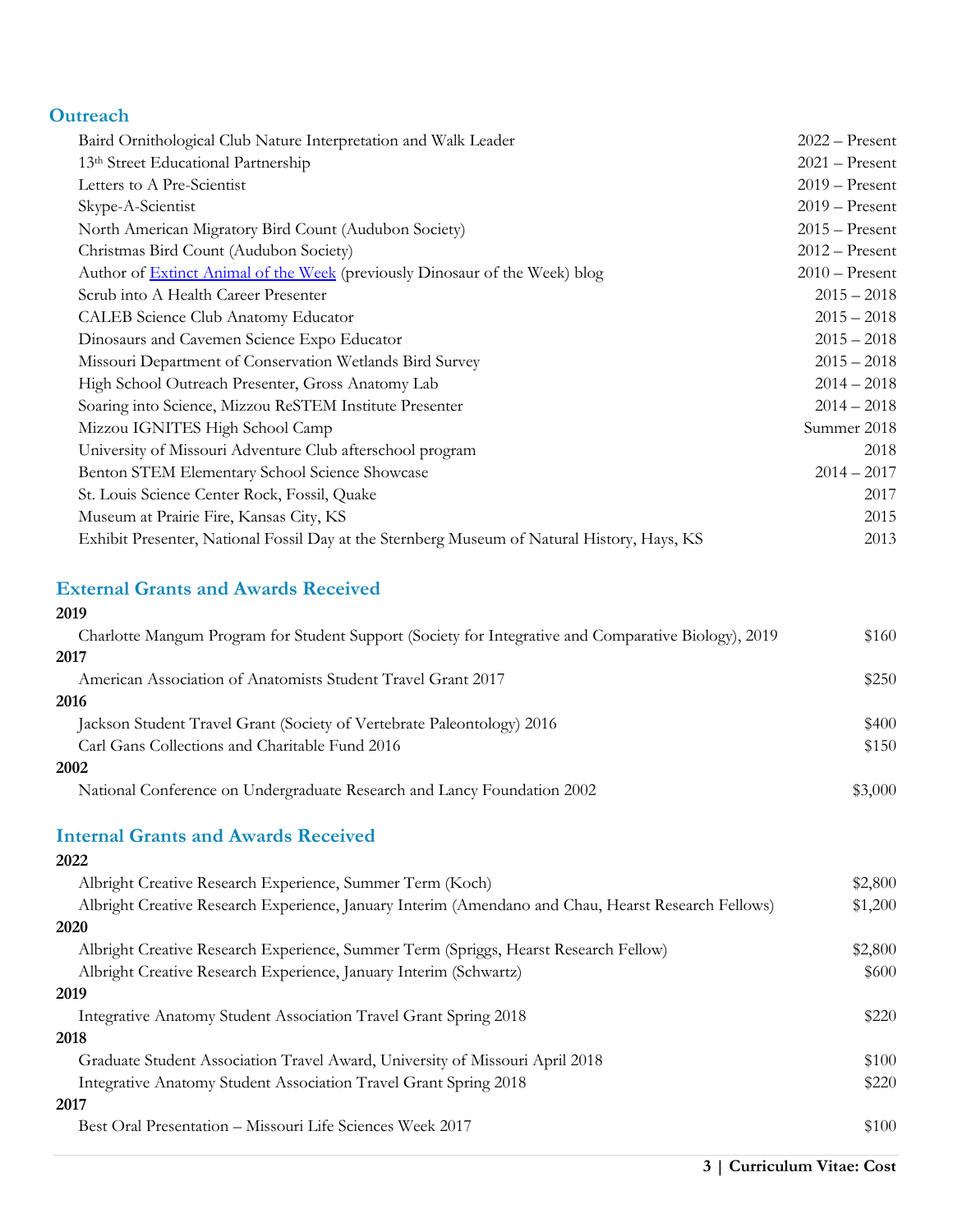| 2016                                                                                           |          |
|------------------------------------------------------------------------------------------------|----------|
| Graduate Professional Council Travel Award, University of Missouri 2016                        | \$300    |
| 2015                                                                                           |          |
| Graduate Student Association Travel Award, University of Missouri April 2015                   | \$100    |
| 2014                                                                                           |          |
| Integrative Anatomy Program Anatomy Teaching Fellowship (renewed annually through Spring 2019) | \$24,000 |
| 2013                                                                                           |          |
| Biology Student Travel Honorarium, Fort Hays State University October 2013                     | \$300    |

## **Peer Reviewed Abstracts**

#### **\*Undergraduate author 30 Total Abstracts**

- **30.** Amendano, B.\*, Spriggs, S. N., **Cost I. N.**, 2022. A Comparative Analysis of the Trigeminal Nerve in the Orbits of Predatory Birds. Pennsylvania Academy of Sciences, DeSales University, Center Valley, PA.
- **29.** Chau, P.\*, **Cost I. N.**, 2022. Comparing Dental Measurement in North American Bats with Corresponding Diets. Pennsylvania Academy of Sciences, DeSales University, Center Valley, PA.
- **28.** Holliday, C. M., Wilken, A. T., Sellers, K. C., **Cost, I. N.**, Middleton, K. M., 2022. Flat or flexible? Evolutionary cranial biomechanics and the origins of modern archosaur skulls. *The FASEB Journal, 36.* 134th Annual Meeting of the American Association of Anatomists, Experimental Biology Conference, Philadelphia, PA.
- **27.** Fortner, J. D., Wilken, A. T., Sellers, K. C., **Cost, I. N.**, Middleton, K. M., Holliday, C. M. 2021. The Role of the Intramandibular Joint, Symphyseal Tissues, and Wrapping Muscles on Theropod Dinosaur Mandibular Function. *The FASEB Journal, 35.* 133rd Annual Meeting of the American Association of Anatomists, Experimental Biology Conference (virtual).
- **26.** Schwartz, R. M.\*, **Cost, I. N.**, 2021. Getting a Grip on the Avian Tendon Locking Mechanism. Annual Meeting of the Society for Integrative and Comparative Biology, Washington D. C. (virtual).
- **25.** Spriggs, S. N.\*, **Cost, I. N.**, 2021. A Comparative Analysis of the Remote Touch Mechanism in Birds. Annual Meeting of the Society for Integrative and Comparative Biology, Washington D. C. (virtual).
- **24.** Fortner, J. D., Wilken, A. T., Sellers, K. C., **Cost, I. N.,** Holliday, C. M. 2021. Finite element modeling the effect of symphyseal tissue properties and the intramandibular joint on *Tyrannosaurus rex* mandibular biomechanics. Annual Meeting of the Society for Integrative and Comparative Biology, Washington D. C. (virtual).
- **23.** Holliday C. M., Wilken A. T., Sullivan, S. P., Sellers K. C., **Cost I. N.**, Middleton K. M. 2021. Myology of the Reptilia. Annual Meeting of the Society for Integrative and Comparative Biology, Washington D. C. (virtual).
- **22.** Wilken, A. T.\*, Sellers, K. C., **Cost, I. N.**, Middleton, K. M., Witmer, L. M., Holliday, C. M. 2021. Bird brains, jaw muscles, and the origin of avian cranial kinesis. Annual Meeting of the Society for Integrative and Comparative Biology, Washington D. C. (virtual).
- **21.** Holliday C. M., Wilken A. T., Bailleul A. M., Sellers K. C., **Cost I. N.**, Rozin R. E., Middleton K. M. 2019. Connecting the Chondrocranium: Biomechanics of the Palatocranial Joints of Sauropsids. *The 12th International Congress of Vertebrate Morphology Meeting*.
- **20.** Middleton K. M., Sellers K. C., **Cost I. N**., Spates A. T., Holliday C. M. 2019. Methods for Visualizing and Comparing Force Vectors in Two- and Three-Dimensions, with Applications for Vertebrate Feeding and Locomotion. *The 12th International Congress of Vertebrate Morphology Meeting*.
- **19.** Wilken A. T.\*, Middleton K. M., Sellers K. C., **Cost I. N.**, Holliday C. M. 2019. Functional Morphology of the Palate in *Varanus exanthematicus* (Squamata: Varanidae) and Its Significance for the Evolution of Cranial Kinesis. *The 12th International Congress of Vertebrate Morphology Meeting*.
- **18. Cost, I. N.**, Echols, M. S., Middleton, K. M., Holliday, C. M. 2019. Assessing the Biomechanical Environment of an Extinct Parrot (Psittaciformes) Using Extant Parrot Models. Annual Meeting of the Society for Integrative and Comparative Biology, Tampa, FL.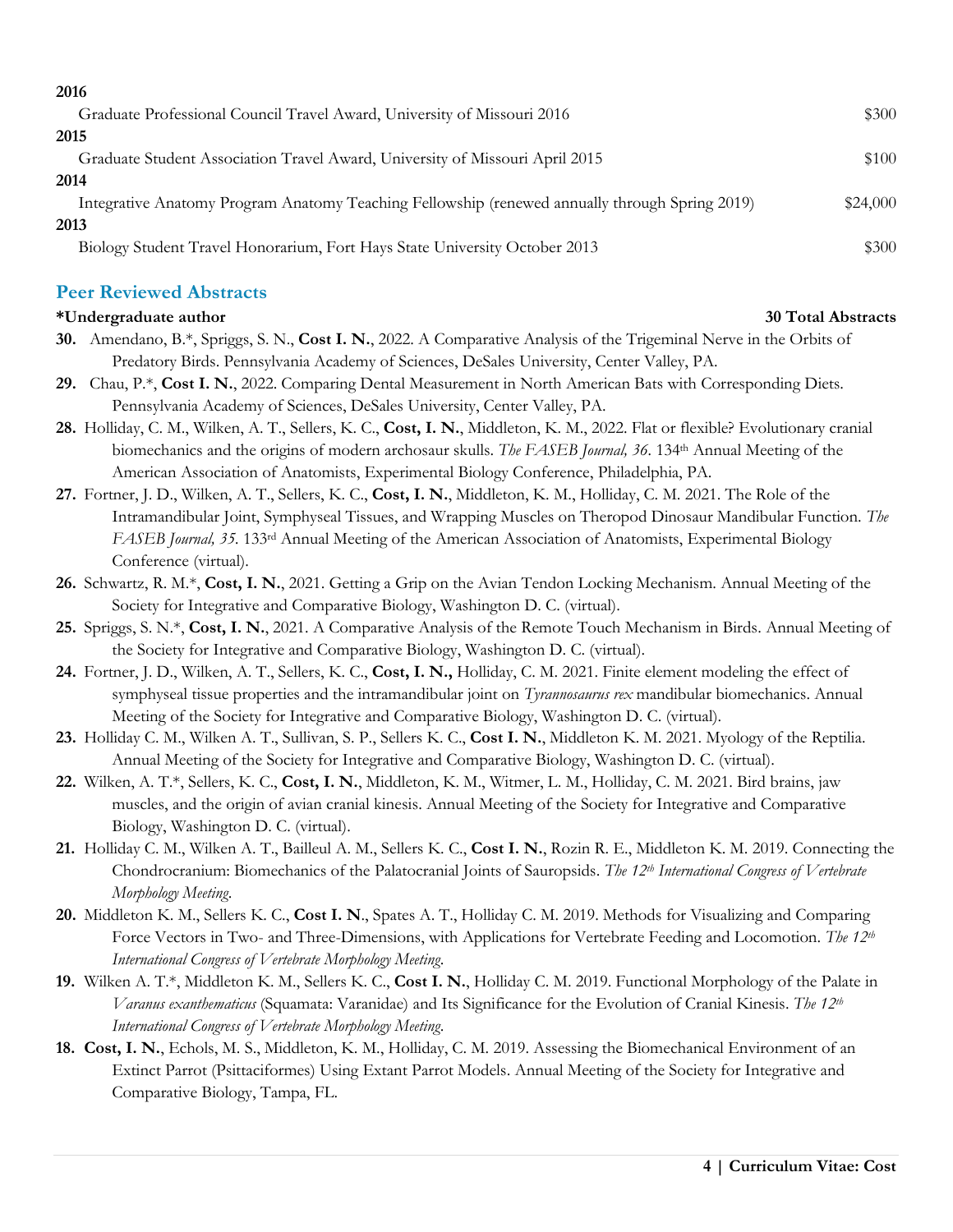- **17. Cost, I. N.**, Sellers, K. C., Middleton, K. M., Davis, J. L., Witmer, L. M., Holliday, C. M. 2018. Cranial Kinesis in *Tyrannosaurus rex*: Interpreting the Biomechanical Environment of Skulls. *Journal of Vertebrate Paleontology Supplement – Meeting Program and Abstracts:* 110.
- **16. Cost, I. N.**, Middleton, K. M., Holliday, C. M. 2018. Mechanical Performance in the Skulls of Parrots (Aves: Psittaciformes). Annual Meeting of the Society for Integrative and Comparative Biology, San Francisco, CA.
- **15.** Holliday, C. M., **Cost, I. N.**, Sellers, K. C., Middleton, K. M. 2018. Using Ternary Plots to Convey 3D Jaw Muscle Orientation in Space and Time. Annual Meeting of the Society for Integrative and Comparative Biology, San Francisco, CA.
- **14.** Rozin, R. E.\*, **Cost, I. N.**, Holliday, C. M. 2018. Feeding Biomechanics in Gallinaceous Birds and its Significance for Avian Cranial Evolution. Annual Meeting of the Society for Integrative and Comparative Biology, San Francisco, CA.
- **13.** Sethi, A.\*, Sellers, K. C., **Cost, I. N.**, McGechie, F., Middleton, K. M., Holliday, C. M. 2018. 3D Fiber Tracking of Jaw Muscles Reveals a Diversity of Muscle Architectures in the Heads of Reptiles. Annual Meeting of the Society for Integrative and Comparative Biology, San Francisco, CA.
- **12.** Wilken, A. T.\*, Middleton, K. M., Sellers, K. C., **Cost, I. N.**, Holliday, C. M. 2018. Finite Element Analysis of the Savannah Monitor, *Varanus exanthematicus*, and its Implications for Lepidosaur Cranial Kinesis. Annual Meeting of the Society for Integrative and Comparative Biology, San Francisco, CA.
- **11. Cost, I. N.**, Middleton, K. M., Witmer, L. M., Echols, M. S., Holliday, C. M. 2017. Comparative Anatomy and Biomechanics of the Feeding Apparatus of Parrots (Aves: Psittaciformes). *The FASEB Journal, 31.* 129th Annual Meeting of the American Association of Anatomists, Experimental Biology Conference, Chicago, IL.
- **10. Cost, I. N.**, Sellers, K. C., Davis, J. L., Middleton, K. M., Witmer, L. M., Holliday, C. M. 2016. Postural changes and kinetic competency in the palates of birds and other diapsids. *Journal of Vertebrate Paleontology Supplement – Meeting Program and Abstracts:* 120.
- **9.** Rozin, R. E.\*, **Cost, I. N.**, Holliday, C. M. 2016. Feeding biomechanics in galliform birds and its significance for avian cranial evolution. Society of Vertebrate Paleontology, Salt Lake City.
- **8. Cost, I. N.,** Spates, A, Sellers, K. C., Davis, J. L., Middleton, K. M., Witmer, L. M., Holliday, C. M.; 2016. Relative Kinetic Competency in the Palatal Complexes of Birds and Other Diapsids. *The 11th International Congress of Vertebrate Morphology Meeting:* 144.
- **7.** Holliday C. M., Bailleul, A. M., **Cost I. N.**, Sellers K. C., Witmer L. M., Vickaryous, M. K. 2016. The significance of novel palatal joints in the adaptive radiations of archosaurs. *The 11th International Congress of Vertebrate Morphology Meeting:* 145.
- **6.** Holliday C. M., Tsai H. P., **Cost I. N.**, Sellers K. C., Lautenschlager S., Witmer L. M. 2016. DiceCT and its applications for understanding the reptile musculoskeletal system. *The 11th International Congress of Vertebrate Morphology Meeting:* 202.
- **5.** Spates, A.\*, **Cost, I. N.,** Sellers, K. C., and Holliday, C. M. 2016. Using Novel Methods to Visualize Jaw Muscle Biomechanics and its Significance for the Evolution of the Avian Feeding Apparatus. 128th Annual Meeting of the American Association of Anatomists, Experimental Biology Conference, San Diego, CA.
- **4. Cost, I. N.**, Spates, A., Sellers, K. C., Davis, J. L., Middleton, K. M., Witmer, L. M., Holliday, C. M. 2015. Biomechanics of the Avian Feeding Apparatus. 75th Annual Meeting of the Society of Vertebrate Paleontology, Dallas, TX. *Journal of Vertebrate Paleontology Supplement—Meeting Program and Abstracts:* 110.
- **3. Cost I. N.** 2013. An Unusual Cervical Vertebral Column of a Plesiosaur from the Kiowa Shale Described with a Note on Preservation. Geological Society of America *Abstracts with Programs*: 326.
- **2. Cost, I. N.**, Deramos-King, C. 2003. Stormwater Runoff Levels of Inorganic Anions in the Town River and South Brook of Bridgewater, Massachusetts. National Conference on Undergraduate Research, Salt Lake City, UT.
- **1. Cost, I. N.**, Deramos-King, C. 2002. Stormwater Runoff Levels of Inorganic Anions in the Town River and South Brook of Bridgewater, Massachusetts. American Chemical Society, Boston, MA.

### **Other Presentations**

#### **\*Undergraduate author 14 Total Abstracts**

**14.** Schwartz, R. M.\*, **Cost, I. N.** 2020. Getting a Grip on the Avian Tendon Locking Mechanism (TLM). 21st Annual Berks County Undergraduate Research and Creativity Conference, Reading, PA.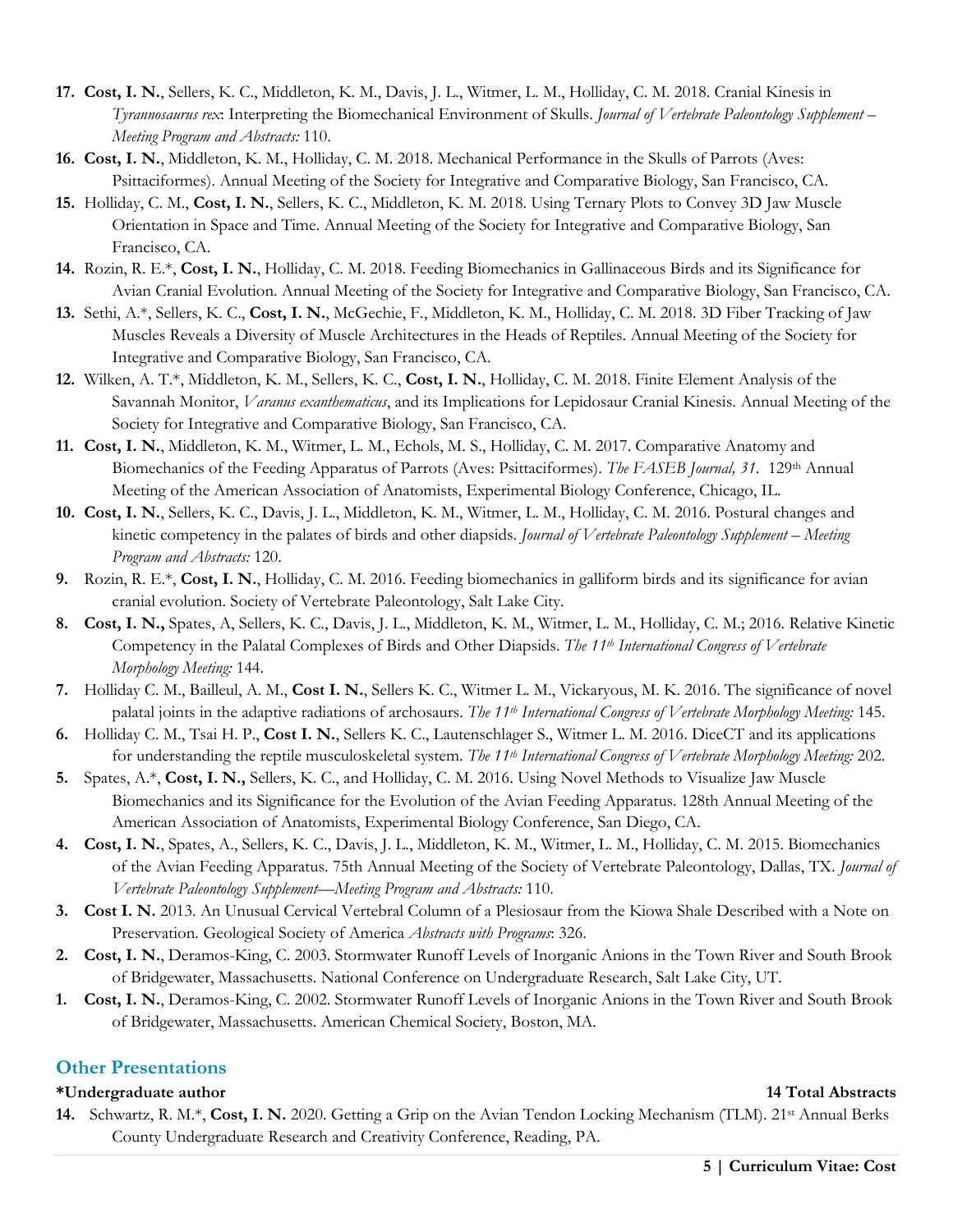- **13.** Sethi, A.\*, McGechie, F., Sullivan, S. O., Sellers, K. C., **Cost, I. N.**, Holliday, C. M. 2019. 3-D Reconstruction of the Muscle Architecture of Jaw muscles in *Gekko gecko*. Life Sciences Week, University of Missouri, Columbia, MO.
- **12.** Wilken, A. T.\*, Middleton, K. M., Sellers, K. C., **Cost, I. N.**, Holliday, C. M. 2019. Functional Morphology of the Palate of *Varanus exanthematicus* and its Significance for Lepidosaur Cranial Kinesis. Life Sciences Week, University of Missouri, Columbia, MO.
- **11. Cost, I. N.**, Sellers, K. C., Middleton, K. M., Echols, M. S., Davis, J. L., Witmer, L. M., Holliday, C. M. 2018. Cranial Kinesis in Extant and Fossil Animals. Society for Integrative and Comparative Biology Regional Meeting, University of Missouri.
- **10. Cost, I. N.**, Middleton, K. M., Witmer, L. M., Echols, M. S., Holliday, C. M. 2017. Comparative Anatomy and Biomechanics of the Feeding Apparatus of Parrots (Aves: Psittaciformes). Life Sciences Week, University of Missouri, Columbia, MO.
- **9.** Wilken, A. T.\*, Middleton, K. M., Sellers, K. C., **Cost, I. N.**, Davis, J. L., Holliday, C. M. 2017. Modeling Complex Cranial Joints in *Varanus exanthematicus*. Life Sciences Week, University of Missouri, Columbia, MO.
- **8.** Sethi, A.\*, McGechie, F., Sellers, K. C., **Cost, I. N.**, Holliday, C. M. 2017. 3-D Reconstruction of the Muscle Architecture of Pterygoideus Ventralis in *Gekko gecko*. Life Sciences Week, University of Missouri, Columbia, MO.
- **7.** Cooper, J.\*, Herbst, E., Sellers, K. C., **Cost, I. N.**, Middleton, K. M., Holliday, C. M. 2016. The Impact of Muscle Anatomy on Skull Loading in Hard-Biting Animals. University of Missouri Summer REU Forum.
- **6.** Herbst, E.\*, Cooper, J., **Cost, I. N.**, Sellers, K. C., Middleton, K. M., Holliday, C. M. 2016. 3D Reconstruction of the Feeding Biomechanics of the North American Aetosaur *Desmatosuchus*. University of Missouri Summer REU Forum.
- **5. Cost, I. N.** 2016. Biomechanics of Feeding and Cranial Kinesis in Parrots (Aves: Psittaciformes) and Other Dinosaurs. Research Proposal Defense, University of Missouri.
- **4.** Rozin R. E.\*, **Cost, I. N.**, and Holliday, C. M. 2015. Feeding biomechanics in the wild turkey, *Meleagris gallopavo*, and its significance for avian cranial evolution. Summer Research REU Forum
- **3.** Spates, A.\*, **Cost, I. N.**, Sellers, K. C., and Holliday, C. M. 2015. A Tale of Two Birds: Biomechanics of the Avian Feeding Apparatus. Life Sciences Week, University of Missouri, Columbia, MO.
- **2. Cost, I. N.**, Sellers, K. C., and Holliday, C. M. 2015. Diffusible-Iodine Contrast-Enhanced CT and 3D Visualization of Cranial Muscles. Life Sciences Week, University of Missouri, Columbia, MO.
- **1. Cost, I. N.** 2014. Description of An Unusual Cervical Vertebral Column of a Plesiosaur from The Kiowa Shale. Master's Thesis presentation.

# **Service**

#### **Albright College**

| <b>Educational Policy Council</b>                                                    | $2021 -$ Present |
|--------------------------------------------------------------------------------------|------------------|
| <b>Teacher Education Committee</b>                                                   | $2020 -$ Present |
| Health Sciences Advisory Committee                                                   | $2020 -$ Present |
| Curriculum Subcommittee, Task Force on Race Relations at Albright College; Co-leader | $2020 -$ Present |
| Curriculum Development Committee                                                     | $2020 - 2021$    |
| Graduate Student                                                                     |                  |
| Integrative Anatomy Student Association, Website Administrator                       | $2017 - 2019$    |
| University of Missouri Library Services Committee                                    | Spring 2017      |
| $\alpha$ in $\alpha$ in the state $\alpha$ in                                        | $\sqrt{2}$       |

| Graduate Professional Council Finance Committee                                          | $2016 - 2017$    |
|------------------------------------------------------------------------------------------|------------------|
| University of Missouri IT Committee                                                      | <b>Fall 2016</b> |
| Integrative Anatomy Student Association Vice President                                   | $2015 - 2017$    |
| Photography for Fort Hays State University Department of Biological Sciences Newsletter, |                  |
| Natural Inquirer                                                                         | $2013 - 2014$    |
| Bird Banding Site volunteer, Fort Hays State University Campus                           | 2013             |